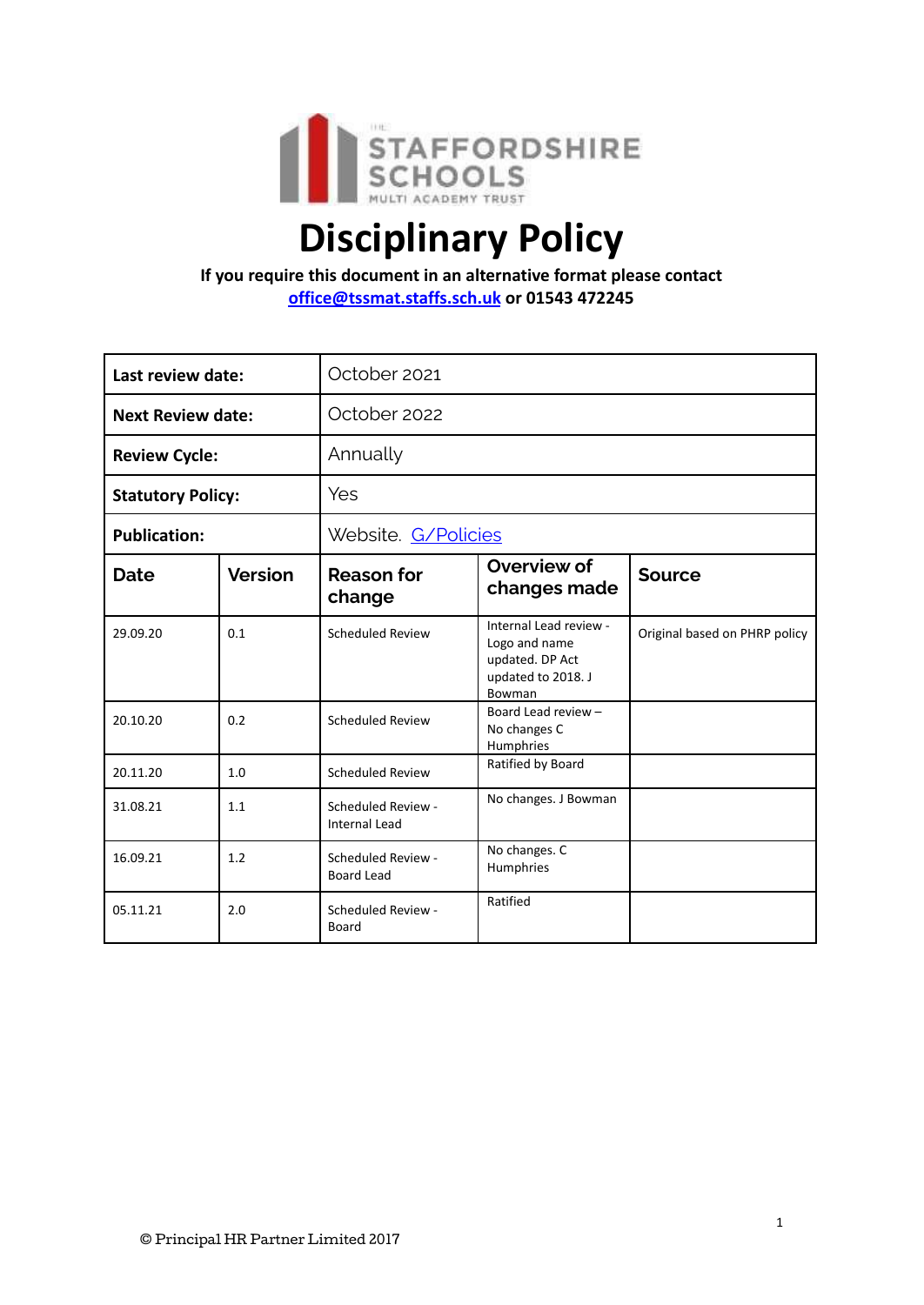# **Disciplinary Policy**

# **1. Purpose**

The purpose of this procedure is to set out the standards of conduct expected of our colleagues and to ensure that all disciplinary matters are dealt with fairly and consistently.

The Staffordshire Schools Multi Academy Trust is committed to supporting and retaining individuals who have the right motivation, skill and experience to make a positive contribution to the Trust's success and the delivery of high quality education.

The Trust is committed to achieving this through:

- Setting high standards of expectation consistent with the school community expectations of our Trust and relevant professional standards;
- The application of consistent and fair procedures in accordance with good practice and equal opportunities;
- Adhering to the employment legislation and guidance in relation to dispute and conduct.

This procedure does not deal with performance or sickness absence issues as these are dealt with under separate policies.

# **2. Scope**

This procedure applies to all colleagues including volunteers, temporary, fixed term staff, apprentices and casual staff regardless of length of service. This procedure does not form part of your contract of employment and may be varied from time to time.

The Board of Directors will liaise with the local authority and other agencies in the application of this procedure where required.

# **3. Responsibilities**

Any reference to 'the Trust' refers to The Staffordshire Schools Multi Academy Trust. The appropriate level of authority will be determined according to the Trust's decision-making structure at Appendix 1.

# **4. Accountabilities**

The CEO is accountable for ensuring that managers are appropriately trained to implement this procedure and that a sufficient level of investigation is carried out prior to any formal disciplinary action being taken.

The manager, CEO, Director, or the panel conducting a hearing is accountable for the decision of the hearing and must ensure that the formal disciplinary procedure has been followed. Any determination made must be evidenced as fair in all of the circumstances and that any formal action which is taken is reasonable, taking into account previous conduct and any mitigating circumstances.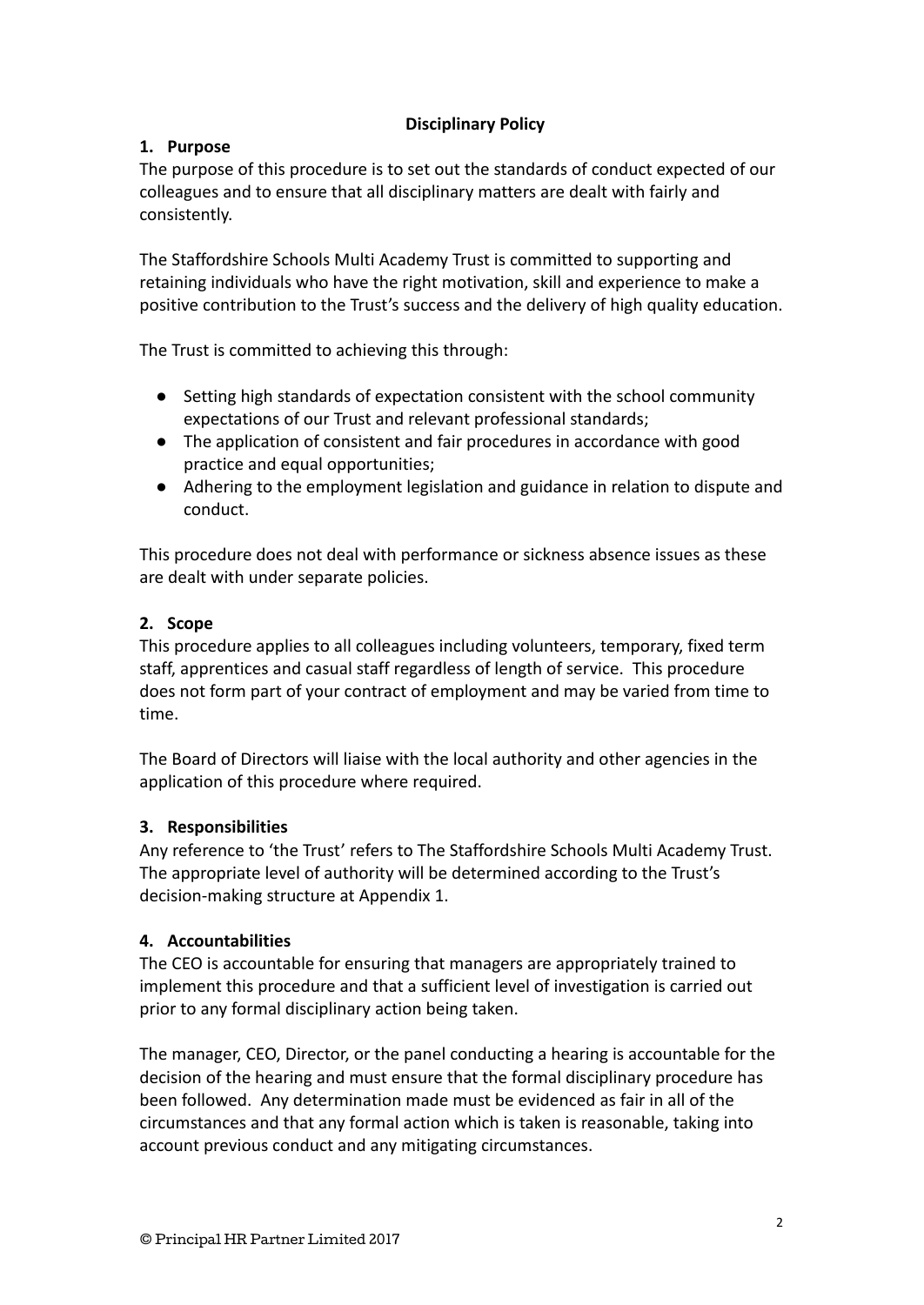Managers investigating allegations against staff must establish the facts of the matter and present all information obtained during the investigation in a fair and unbiased way. The investigating manager is not involved in any formal decision making under this procedure, however, the investigating manager may issue an informal warning if an investigation identifies only minor disciplinary breaches which do not require progression to a hearing under this procedure.

All colleagues have a responsibility to be aware of and conduct themselves in line with the Trust's policies, the law and maintain acceptable standards of conduct and behaviour. Where relevant, colleagues must adhere to codes of practice or standards associated with their profession, trade or occupation. Colleagues must also cooperate with disciplinary investigations as required. The aim of the procedure is to set out and maintain the required standards of conduct and encourage improvement.

#### **5. Guiding Principles**

The following guiding principles will apply:

**Safeguarding** - The safeguarding of young people is a priority for our Trust. All colleagues must comply with the Trust's policies and procedures for safeguarding children and vulnerable young adults as well as comply with the relevant statutory guidance on safeguarding. This includes the Trust's policy on Data Protection.

**Equitable and Fair** – We are committed to equality and diversity and will make reasonable adjustments to the application of this policy and procedure in line with our equal opportunities commitment.

**Consistent and Objective** – All managers have a duty to ensure that they and all of the colleagues they are responsible for are aware of, and comply with, the Trust's policies and procedures. Managers are also responsible for making sure that colleagues know when they are not achieving or maintaining the expected standards of conduct or behaviour**.**

**Acceptable Behaviour and Conduct -** The employer expects all colleagues to meet high standards of behaviour and conduct, including the relevant code of conduct. Examples of the types of expected standards of behaviour are detailed at Appendix 2.

#### 6. **Minor Conduct Issues and an Informal Approach**

Your manager will adopt an informal approach in dealing with minor conduct issues and will guide or advise you in improving your conduct. Your manager will only consider dealing with minor disciplinary breaches through the formal stages of the procedure if your misconduct continues, is repeated or the misconduct is potentially more serious.

Cases of minor misconduct will be dealt with informally through a confidential conversation to identify: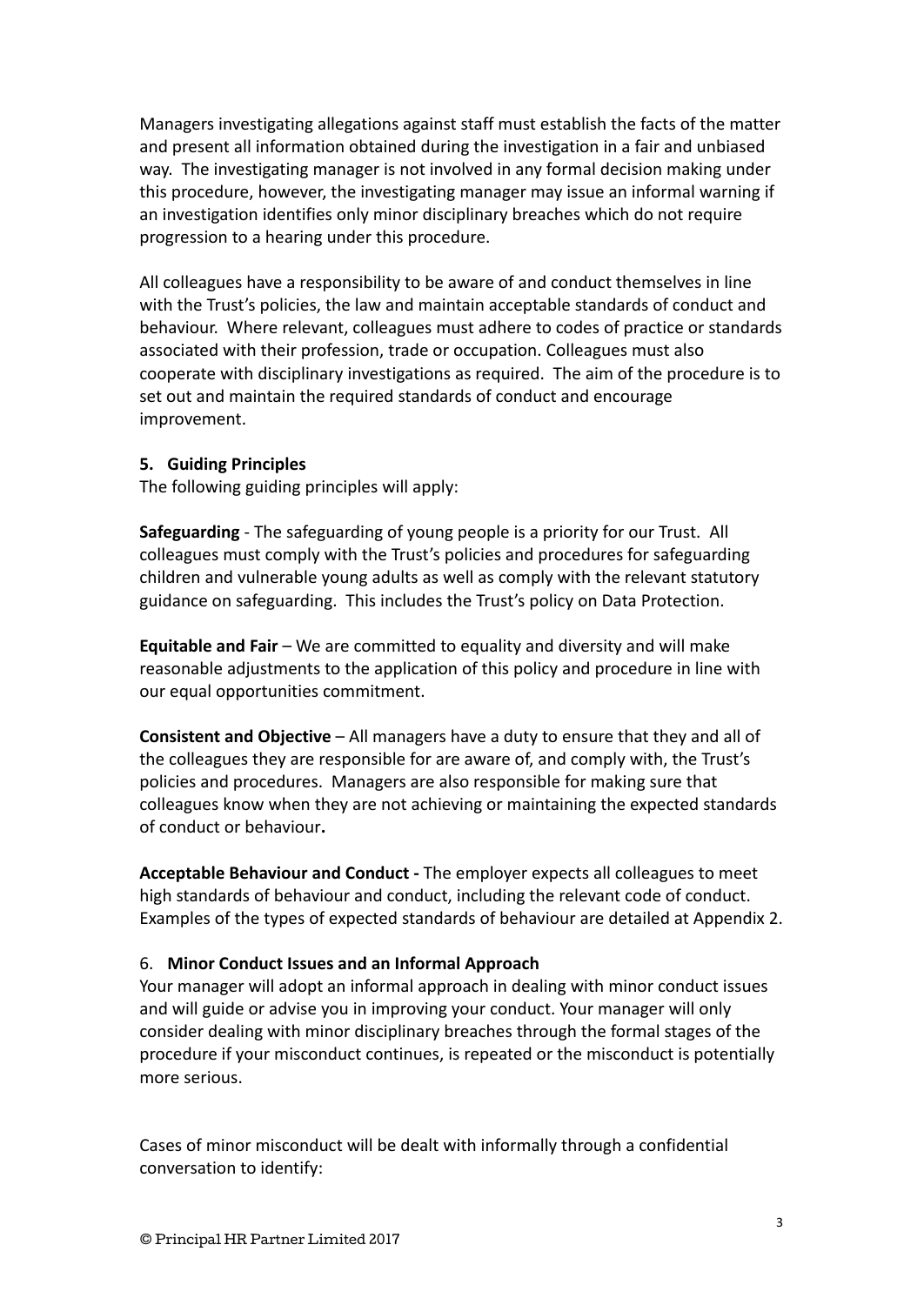- concerns about your conduct
- the action required to improve your conduct
- additional training, coaching and advice needed

The informal meeting will provide a reasonable opportunity for you to respond and to identify the factual accuracy of any concern that has been raised.

You and your manager must ensure that:

- you understand any future expectations of your conduct
- an appropriate action plan is developed
- a realistic timescale is agreed for monitoring your conduct

You will receive a letter confirming the detail of the informal discussions which will be kept on your personal file, however there will be no note made on your disciplinary record.

Where the behaviour causing concern may be related to an underlying relationship issue, it may be appropriate to consider an independent third party, such as a mediator, to help resolve the situation rather than disciplinary action.

In the event that the matter cannot be resolved informally or the matter is too serious, the formal disciplinary process will apply. Although the stages of the disciplinary process will normally be followed sequentially the formal process may commence at any stage taking account of the alleged misconduct.

## **7. Link with Other Policies and Procedures**

**Grievance Policy** – Where you submit a complaint during disciplinary proceedings, this will not normally stop the proceedings from progressing. Where you raise a grievance during disciplinary proceedings:

- The disciplinary proceedings may be temporarily suspended in order to deal with the grievance or;
- The grievance and disciplinary may be run concurrently where they are related.

Where you assert that disciplinary proceedings being undertaken are unlawfully discriminatory or are motivated by reasons other than misconduct, you can raise a grievance.

**Managing Attendance at Work Policy** - Where you are absent due to sickness whilst a disciplinary matter is pending, the managing attendance at work procedure will apply as normal.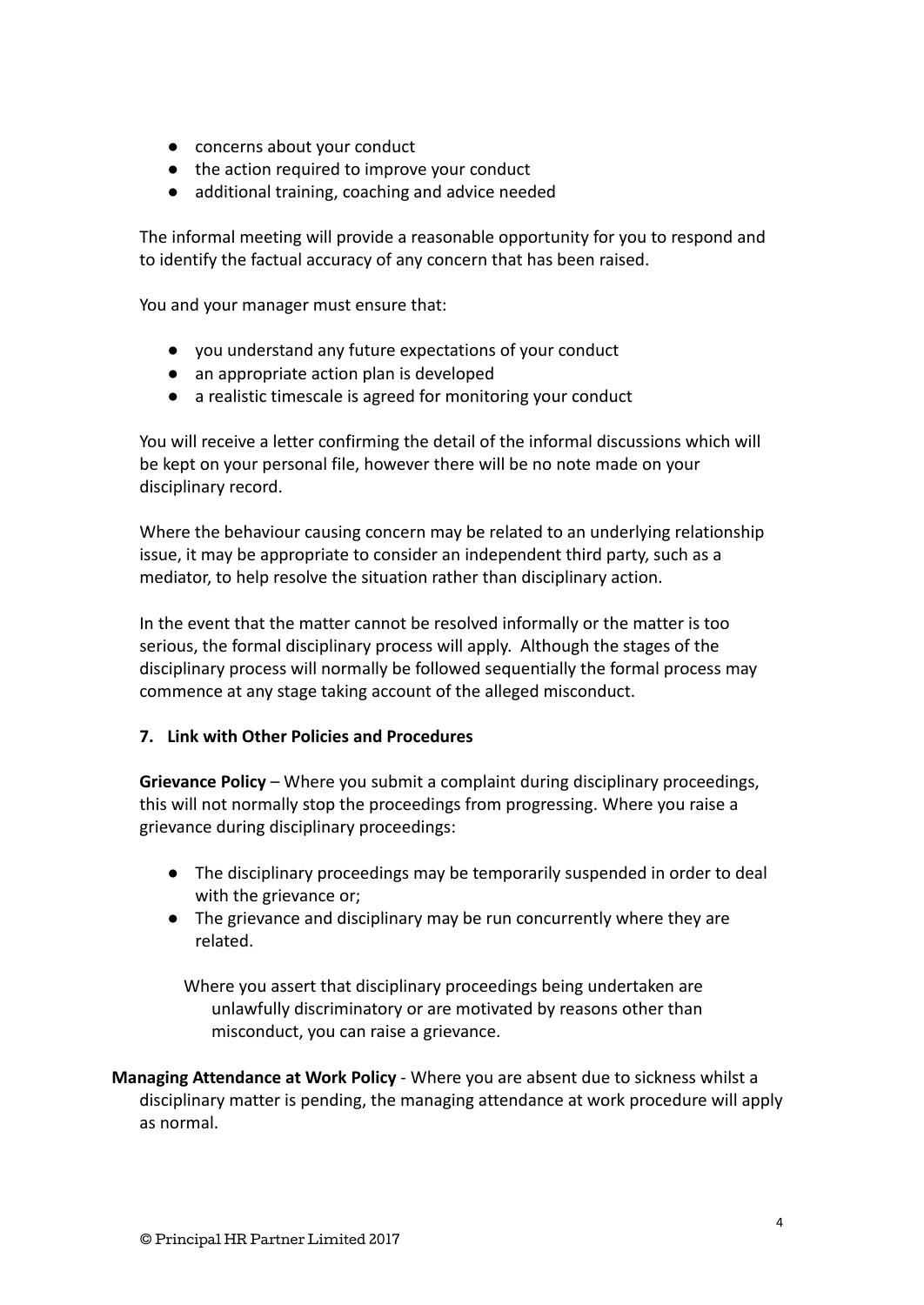As appropriate, we will arrange for you to see Occupational Health for them to assess your health generally and whether or not you are fit to participate in these procedures. Being absent from work due to sickness will not automatically stop the disciplinary procedure progressing. Where your absence from work is related to anxiety or stress about the disciplinary itself, it is in your best interests to bring the matter to a conclusion quickly.

## **8. Formal Disciplinary Process**

- For allegations of misconduct with the potential to warrant formal disciplinary action, a prompt and thorough investigation will be carried out by an appropriate manager. A formal disciplinary investigation should be commenced within five working days of the Trust becoming aware of the matter and should be completed within 40 working days. This timeframe may be longer depending on the nature of the matter and extent of investigation required.
- If allegations have been made against you, you will be informed as soon as possible as to the fact of an investigation, the nature of the allegations and when the investigation has been concluded.
- Depending on the circumstances of the case, you may be invited to attend an investigatory meeting. If an investigatory meeting is held prior to a disciplinary hearing, you will be informed at the outset that the interview is an investigatory meeting.

The extent of investigation involved will vary depending on the allegations in question and the circumstances of the case. Investigations will be dealt with as confidentially as is reasonably practicable and sensitively. Limited investigation may be appropriate prior to a formal disciplinary hearing if this would be reasonable in the circumstances; for example, where an employee has admitted to the misconduct. This in no way prevents the employee from responding in full to the allegation made during the hearing.

> If following investigation, it is reasonably believed that there are grounds for disciplinary action, you will be required to attend a Disciplinary Hearing. You will be provided with written details of the allegations against you to be presented to you at the hearing in writing at least five working days before the hearing.

A thorough investigation will always be completed prior to any formal disciplinary hearing in cases of potential gross misconduct.

- You must provide copies of any relevant evidence you intend to refer to, at least two working days before the hearing.
- At the hearing, the case against you will be explained and you will have the opportunity to fully respond to the allegations.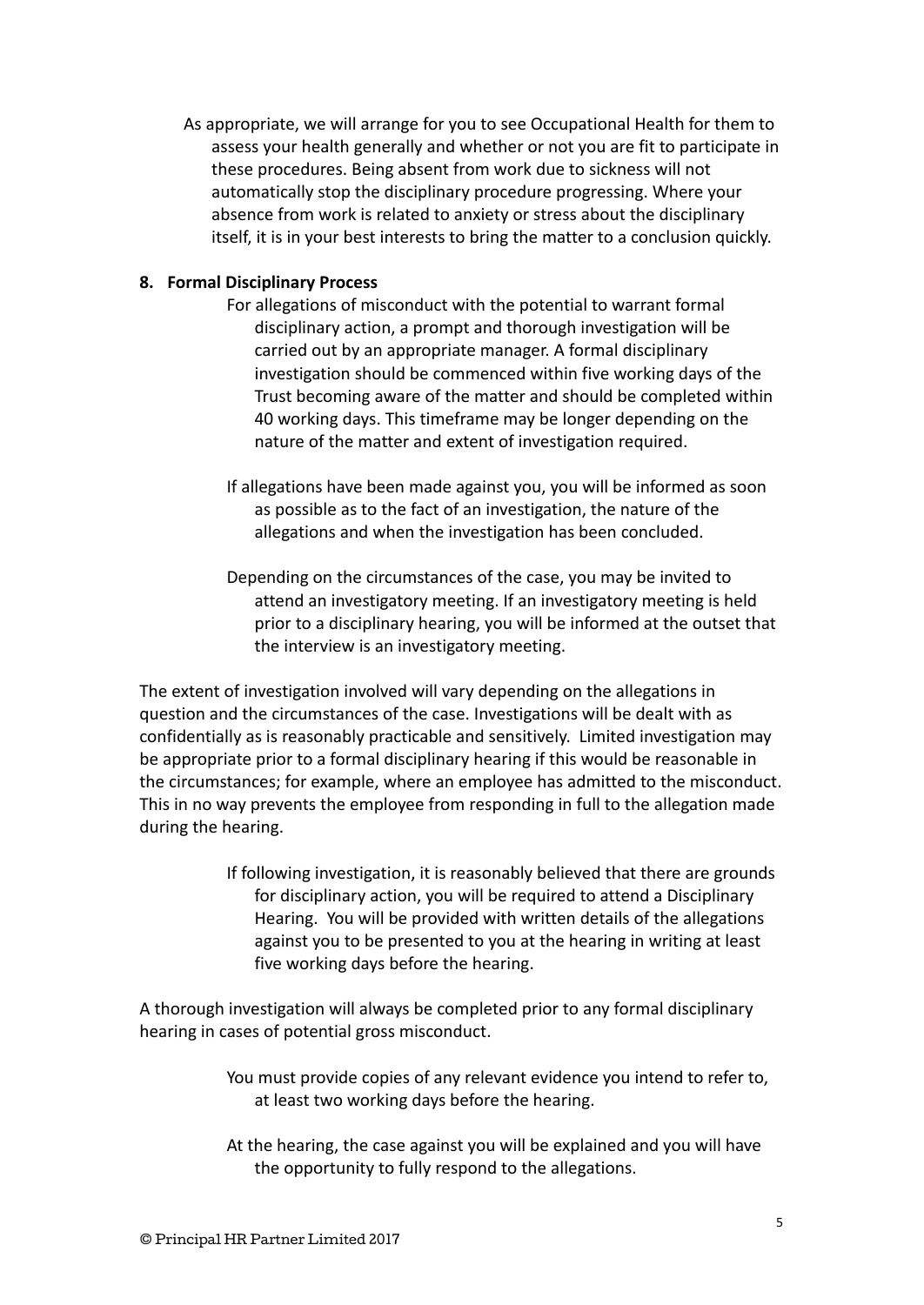## **Right to be Accompanied**

You have the right to be accompanied by a trade union representative or work colleague at any meeting or hearing which forms part of the formal disciplinary procedure. Please note this does not include meetings to investigate data breaches, which are not part of the disciplinary procedure.

The representative/colleague may address the meeting/hearing, to put and sum up your case, respond on your behalf to any views expressed at the meeting and confer with you during the hearing. They may also request an adjournment and ask questions of anyone present. The companion does not, however, have the right to answer questions on your behalf, address the hearing if you do not wish it or prevent the hearing from progressing.

Under this procedure, you do not have the right to be accompanied by anyone else (such as a spouse, partner, other family member or legal representative).

However, it would not normally be reasonable for you to insist on being accompanied by someone whose presence would prejudice the hearing nor for you to ask to be accompanied by someone from a remote geographical location if someone suitable and willing was available on site.

Where appropriate, eligible colleagues, for example those with disabilities or language difficulties, may have the attendance of a supporter or interpreter.

#### **Suspension**

Depending on the circumstances, you may be suspended from work on full pay during the investigation. Suspension on full pay is not a disciplinary penalty or a presumption of guilt. The Trust has the right to suspend with pay, if allowing you to remain at work would give reasonable grounds for concern that there is a potential risk to the business, to yourself or other employees or third parties or that evidence may be tampered with, destroyed or witnesses pressurised before the disciplinary hearing.

## **Action against Trade Union Representatives**

Disciplinary action against a TU representative can lead to a serious dispute if it is seen as an attack on their functions. Whilst normal disciplinary standards apply to a TU representative's conduct as a colleague, the relevant full-time official should be notified of any action (including suspension) that the employer proposes to take. All reasonable efforts must be taken to ensure that disciplinary action is not taken against a TU representative until the relevant full-time official has had an opportunity to be present at any stage of the formal procedure.

#### **Criminal Offences**

Certain criminal offences may affect your suitability to continue in your role with the Trust or damage the Trust's reputation. If you are charged with a relevant criminal offence you must inform your manager as soon as possible. We will not treat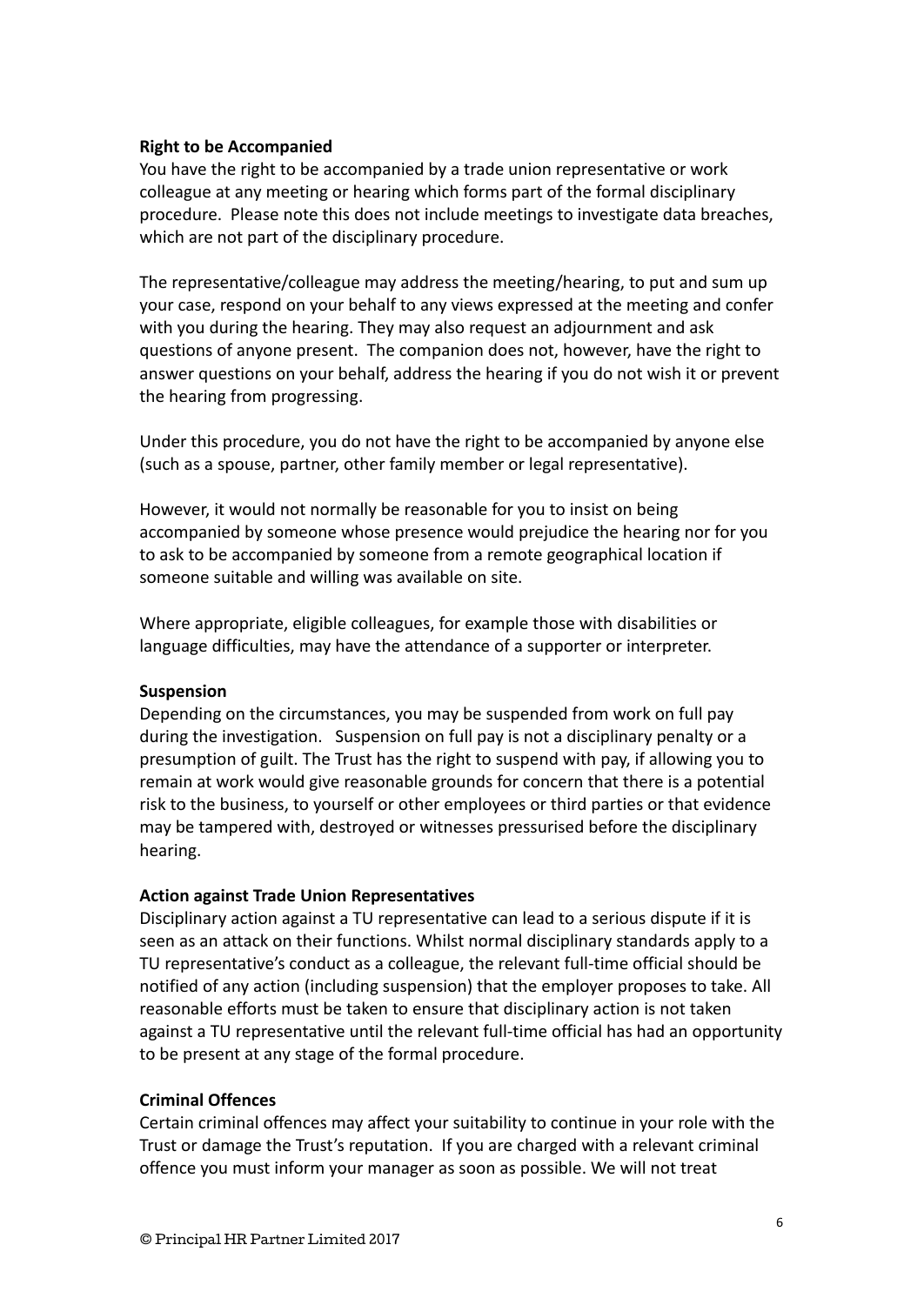notification about criminal proceedings, or a conviction (including bind-over's and cautions), as an automatic reason for dismissal or for any other form of disciplinary action being taken. We will decide what action to take, if any, after we have reviewed the matter. The main consideration should be whether the conviction is one that makes you unsuitable for your job or affects the Trust's reputation.

If you are subject to a criminal investigation, the Trust will determine to what extent it needs to conduct its own investigation before deciding whether to proceed to formal disciplinary action. The Trust will not usually wait for the outcome of any prosecution before deciding what action to take (unless specifically advised otherwise by the police). No decision to impose a disciplinary sanction or to dismiss will be taken prior to giving you the opportunity to make representations.

If we have reasonable grounds to suspect that the potential misconduct involves child protection/safeguarding, fraud, systems abuse, theft, or any financial irregularity, we will notify the relevant agencies including the Local Authority Designated Officer for safeguarding (LADO), internal auditors and/or the police as soon as possible.

#### **The Disciplinary Hearing**

Disciplinary hearings will be conducted by an appropriate manager/Director or by a panel of Directors with the appropriate level of authority under the Trust's decision making structure. You will be given ten working days' notice of a disciplinary hearing. You must make all reasonable efforts to attend a disciplinary hearing. If you or your representative is unable to attend a hearing you may propose a new date of no more than 5 working days from the date of the original hearing date.

If you do not attend the hearing without good reason, it may be re-arranged but if you do not attend the rearranged hearing, a decision may be made in your absence. You may submit a written statement to be taken into consideration or your representative may present information on your behalf.

Where you are persistently unable or unwilling to attend the hearing, the manager or panel may make a decision on the evidence available.

The hearing will be conducted as follows:

- The manager/panel will explain the allegations against you;
- The investigating manager or other senior manager will present the evidence in support of those allegations including calling witness(s) where relevant;
- You will have the opportunity to respond to the allegations, which will include the presentation of your own evidence if you wish;
- You may request that any relevant witness(s) attend the hearing except where you rely on character witnesses; in which case a witness statement should be provided;
- Witnesses whose evidence is not challenged will not be called.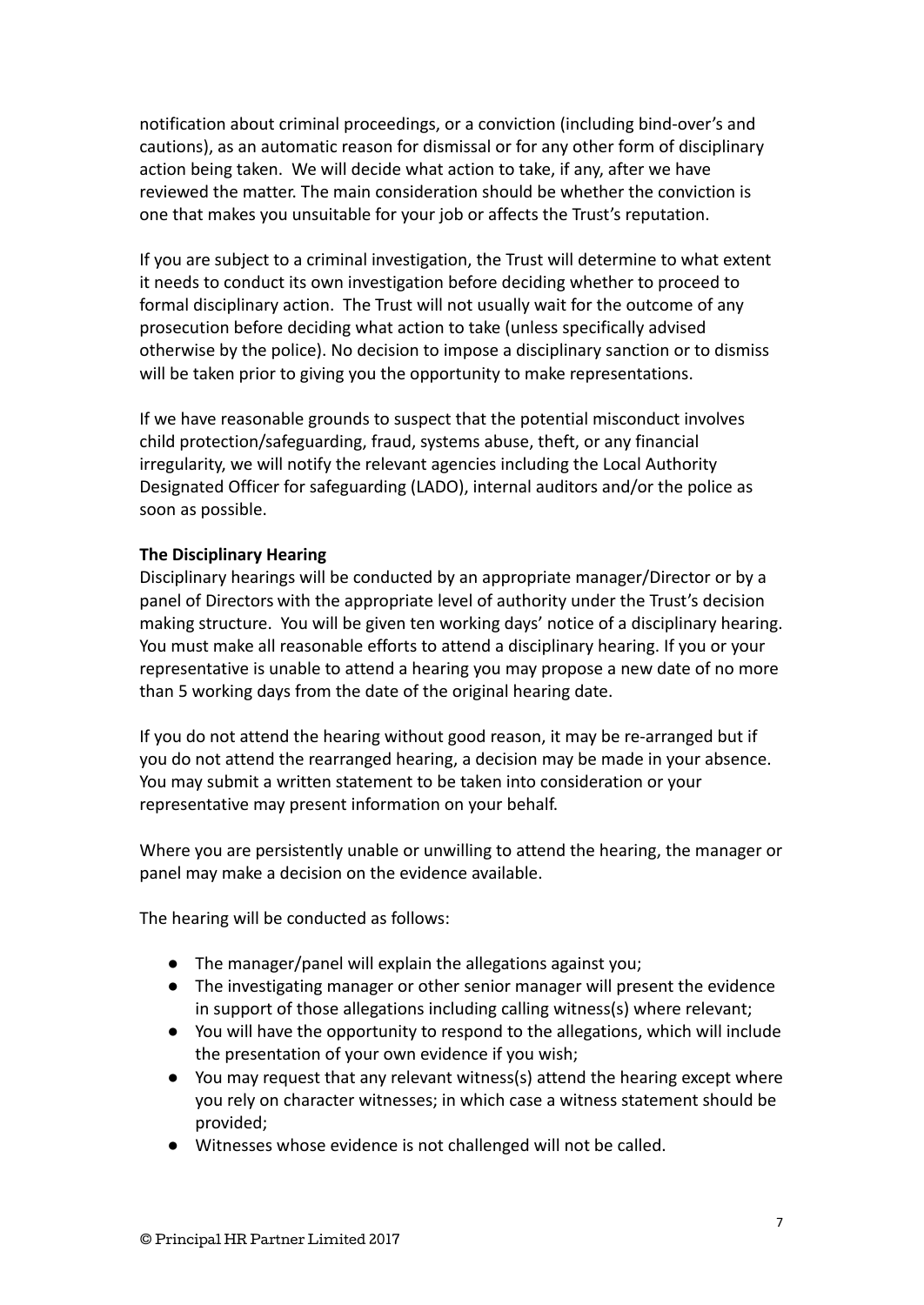The deciding manager or panel may be supported by a specialist adviser.

Minutes of formal meetings and the outcome will be given to you for your information and copies of notes, letters and action plans will be retained on your personal file.

# **9. Disciplinary Penalties**

## **Stage 1 – First Written Warning**

A first written warning may be issued following the disciplinary hearing in the following circumstances:

● for a first act of misconduct where there are no previous warnings and where any agreed adjustments and other support has been made or provided.

The warning will remain active for 6 months and it should be disregarded for disciplinary purposes after this period. It will be kept on your personal file in line with the retention period for that file.

## **Stage 2 – Final written warning**

A final written warning may be issued following the disciplinary hearing in the following circumstances:

- where there has been a further act of misconduct while an existing warning is in effect, or
- the seriousness of the misconduct is sufficient to warrant such a warning, even though no previous warning may have been issued.

The warning will remain active for 12 months and it should be disregarded for disciplinary purposes after this period. It will be kept on your personal file in line with the retention period for that file.

## **Stage 3 – Dismissal**

Dismissal may be actioned following the disciplinary hearing in the following circumstances:

- where, within the duration of the final written warning, the necessary improvement in behaviour has not been achieved and any agreed adjustment and other support has been made or provided. This would be with notice or payment in lieu of notice; or
- where there has been a further act of misconduct while an existing warning is in effect;
- where it is reasonably believed that you have committed an act of gross misconduct. Gross misconduct will usually result in summary dismissal without notice and without pay in lieu of notice. Examples of gross misconduct are detailed at Appendix 3.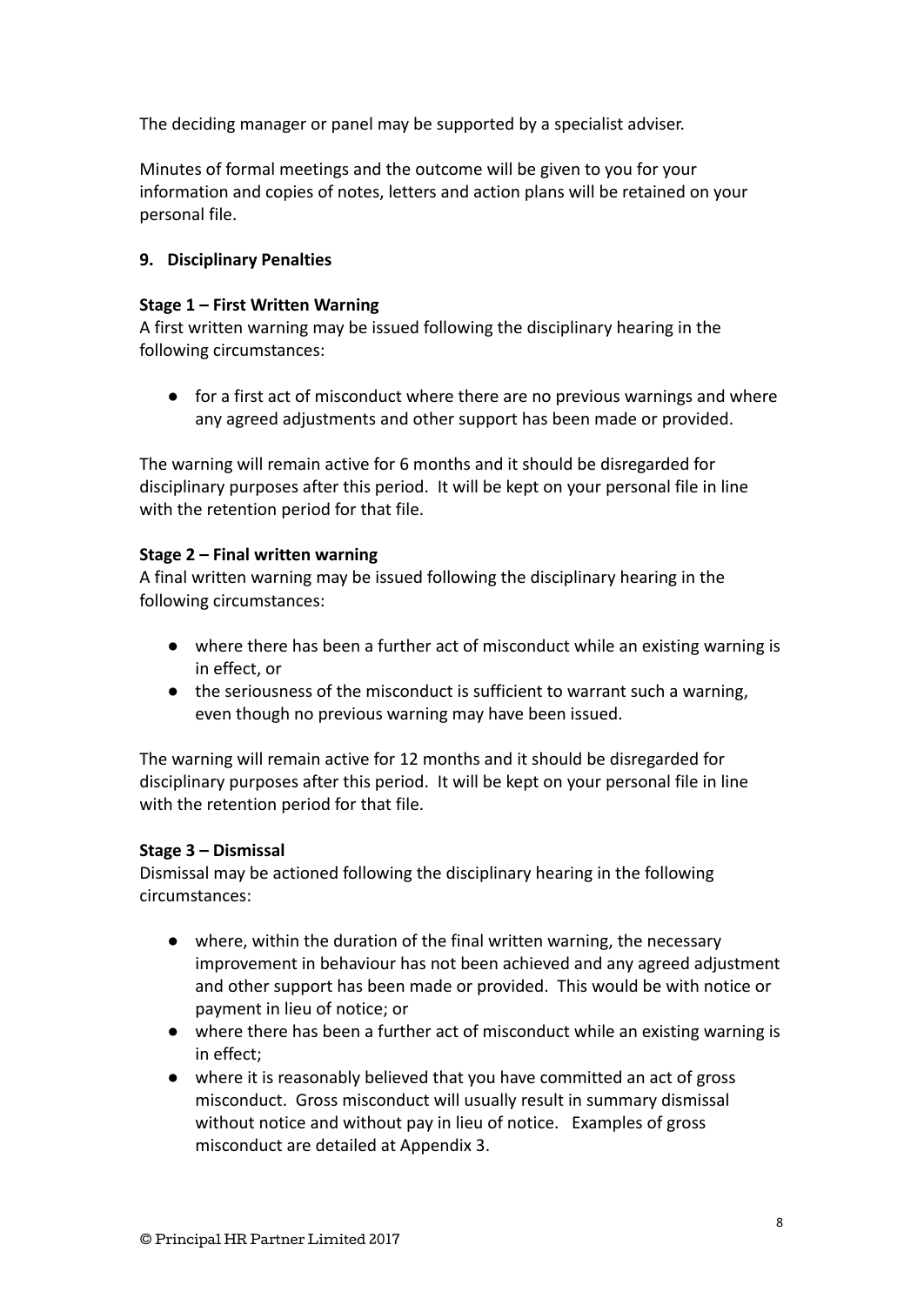In addition, the Trust reserves the right to dismiss you summarily for some other substantial reason, in circumstances which relate to the safeguarding of young people. This may relate to conduct prior to employment with the Trust where an historical claim has been made. In such circumstances, if following investigation, evidence of prior conduct is subsequently found to be incompatible with your role and responsibilities, the Trust may terminate your contract of employment with immediate effect. This will be without notice and without pay in lieu of notice.

The decision to dismiss can be made by a Panel of Directors.

The hearing may at their discretion, consider alternatives to dismissal. Examples of such alternatives include demotion/loss of seniority, reduction in pay, compulsory training. If such an alternative is applied, it may also be accompanied by a final written warning. Records will be kept on your personal file in line with the retention period for that file.

## **Outcome**

On conclusion of the matter and within 5 working days, the outcome of the investigation/hearing will always be confirmed to you in writing, including where no further action is necessary.

## **Warnings**

Where a warning is issued, this will be confirmed to you in writing within 5 working days of the hearing. The warning will state:

- the misconduct that led to the warning;
- the action or improvement required by you;
- the duration of the warning;
- the likely consequences of the action of improvement not being taken and/or any further misconduct.

You will also be advised of the right of appeal and the person to whom an appeal should be made.

On conclusion of a disciplinary matter and in accordance with statutory safeguarding guidance, the Trust will fulfil its legal duty to refer to the Disclosure and Barring Service (DBS) and/or National College of Teaching and Learning (NCTL) if applicable.

# **10. Appeals**

Where disciplinary action has been taken, if you are dissatisfied with that decision, you can appeal. Your appeal must be in writing and set out the grounds of your appeal in line with the list below and include all the information you wish to rely on at the appeal hearing. You must send your appeal to the CEO within 5 working days of the date you received the letter notifying you of the disciplinary decision. The action taken at the disciplinary hearing will remain in force pending the outcome of the appeal.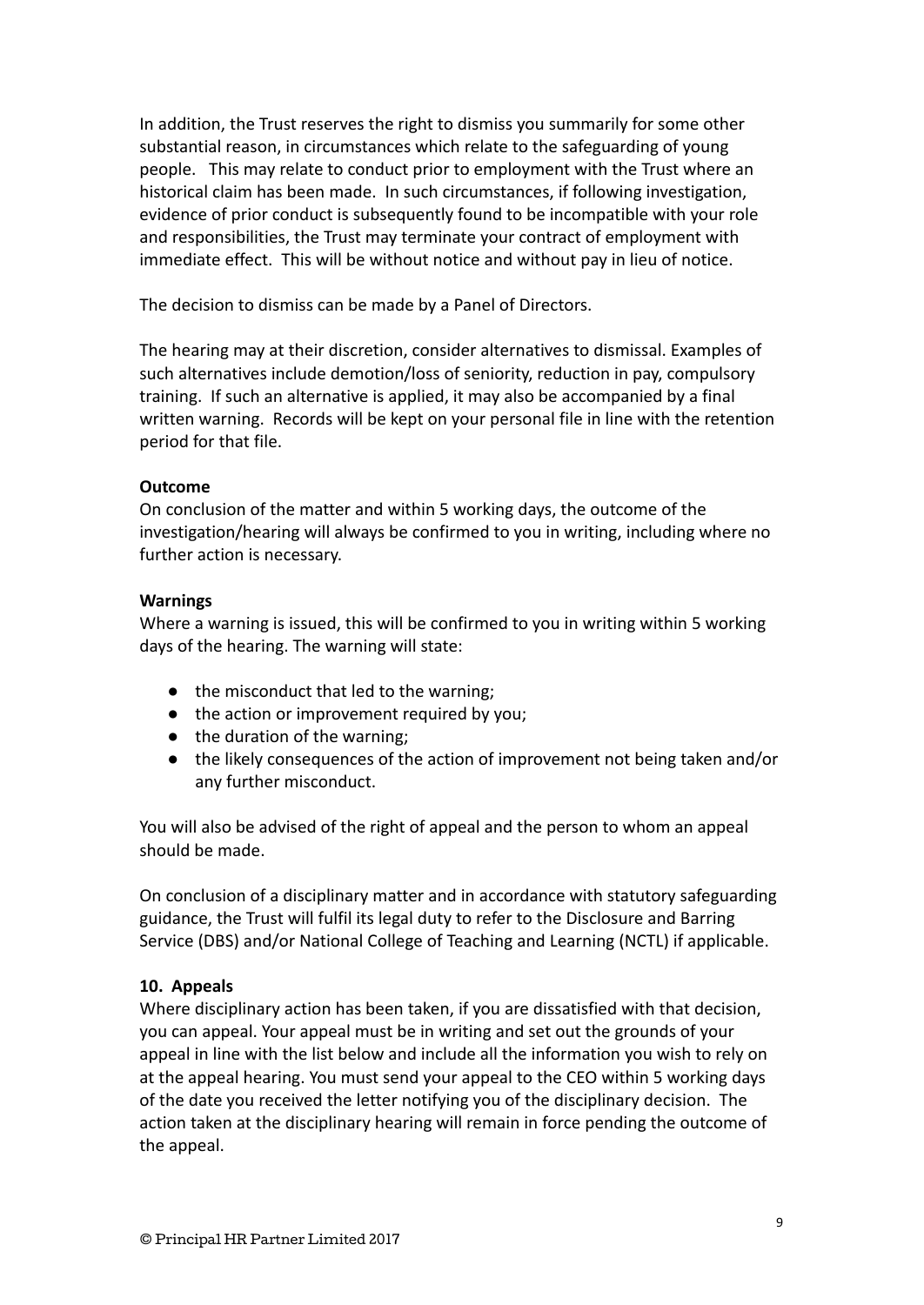You must identify one or more of the following grounds for appeal:

- the finding that you were guilty of committing the alleged act (or acts) of misconduct where the evidence did not support this finding;
- the severity of the disciplinary sanction imposed taking into account the nature of the misconduct and the mitigating circumstances;
- the fact that you don't feel the correct procedure was followed;
- the fact that new evidence that was not considered in the disciplinary hearing has come to light that would change the outcome;
- the sanction is inconsistent with how others have been treated;
- there was unlawful discrimination in the handling of the disciplinary.

The appeal panel may be supported by a specialist adviser.

You will be invited to the Appeal Hearing in writing and you will be given at least 5 working days' notice of the appeal hearing. You have the right to be accompanied at the Appeal Hearing by your trade union representative or work colleague.

You must provide copies of any relevant evidence you intend to refer to, at least 2 working days before the hearing.

The outcome of the appeal may be to overturn or confirm the original decision or apply a different, but not more serious, sanction. You will be advised of the appeal outcome, which will be confirmed in writing within 5 working days of the appeal hearing. There is no further right of appeal.

You are not entitled to raise a further complaint under the employer's Grievance Policy (or any of the employer's complaints procedures) in relation to the same grounds of appeal.

# **11. Data Protection**

The Trust will comply with the provisions of the Data Protection Act 2018 and the General Data Protection Regulations 2018. Employee data will be processed by the Trust in accordance with the principles of that legislation, as necessary for the performance of the employee's contract of employment and/or the conduct of the Trust's business. The Trust will ensure that personal information about an employee, including information in personnel files, is securely retained. Disciplinary information will be retained within an employees file, until the destruction of that file, in line with the Record Retention Schedule.

Minutes of formal meetings will be given to you for your information and copies of notes, letters and other relevant documentation should be retained on file.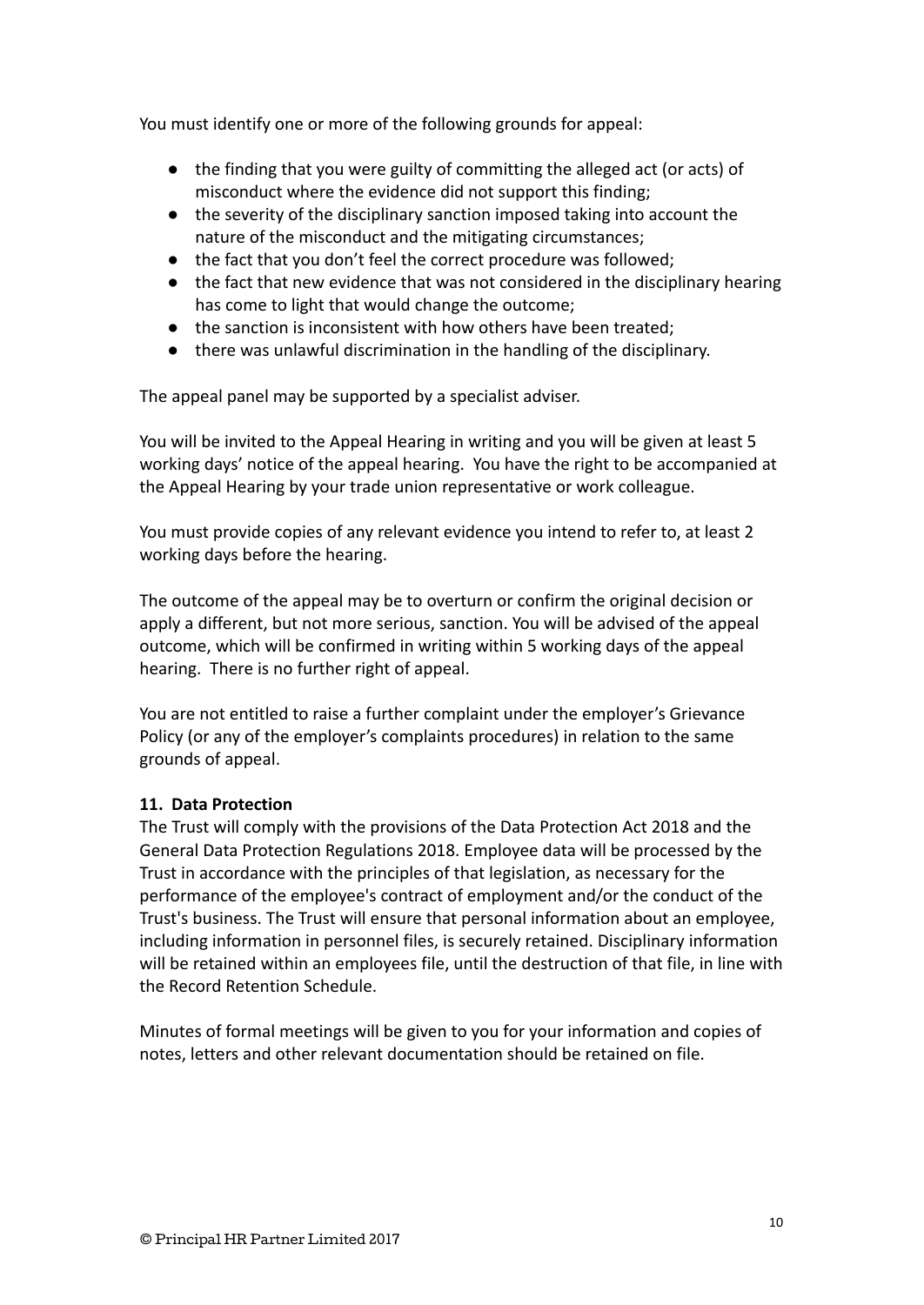#### **Trust Decision Making Structure**

The Trust has determined that the following Decision Making Structure will apply to any formal action taken in relation to staffing matters with effect from 01 May 2018.

#### **Personnel & Staffing Decision Making Structure - Formal Action**

**Investigating Manager** - Line Manager or more Senior Manager appointed to investigate the matter. The Investigating Manager may be present at a disciplinary hearing to present the investigation findings or to respond to questions regarding the investigation. The investigating Manager has no decision making powers.

**Presenting Manager** - Senior Manager responsible for presenting the case to a formal disciplinary hearing. The Presenting Manager has no decision making powers.

**Deciding Manager** - an individual appointed to consider formal action up to and including Stage Two Final Written Warning. This may be a Headteacher or the CEO.

**Deciding Panel** - a committee of Directors to consider the formal action up to and including dismissal.

or

**Deciding Manager** - this may be the CEO, an individual Director or a committee of Directors to consider the formal action up to and including dismissal.

#### **Appeal Hearing**

**Investigating Manager (Appeal)** – The Investigating Manager may be present at a disciplinary hearing to present the investigation findings or to respond to questions regarding the investigation. The Investigating Manager has no decision making powers.

**Presenting Manager (Appeal)** – The Presenting Manager will have been either the Deciding Manager or a member of the Deciding Committee at the hearing stage and provides information only relating to the original decision. The Presenting Manager has no appeal decision making powers.

**Appeal Panel** - appointed to hear appeals relating to disciplinary action up to and including dismissal. The appeal panel will be appointed from the Board of Directors and will determine the outcome of the appeal. A person appointed to the appeal panel must not have been involved in the investigation or in the disciplinary hearing.

**Specialist Adviser** - may attend the hearing or appeal to provide specialist skills or expertise to the deciding manager or panel. This may be an internal or external adviser. The Specialist Adviser has no decision making powers.

#### **Authority to suspend**

The Chair of the Trust Board or the CEO may suspend any employee. **Appendix 2**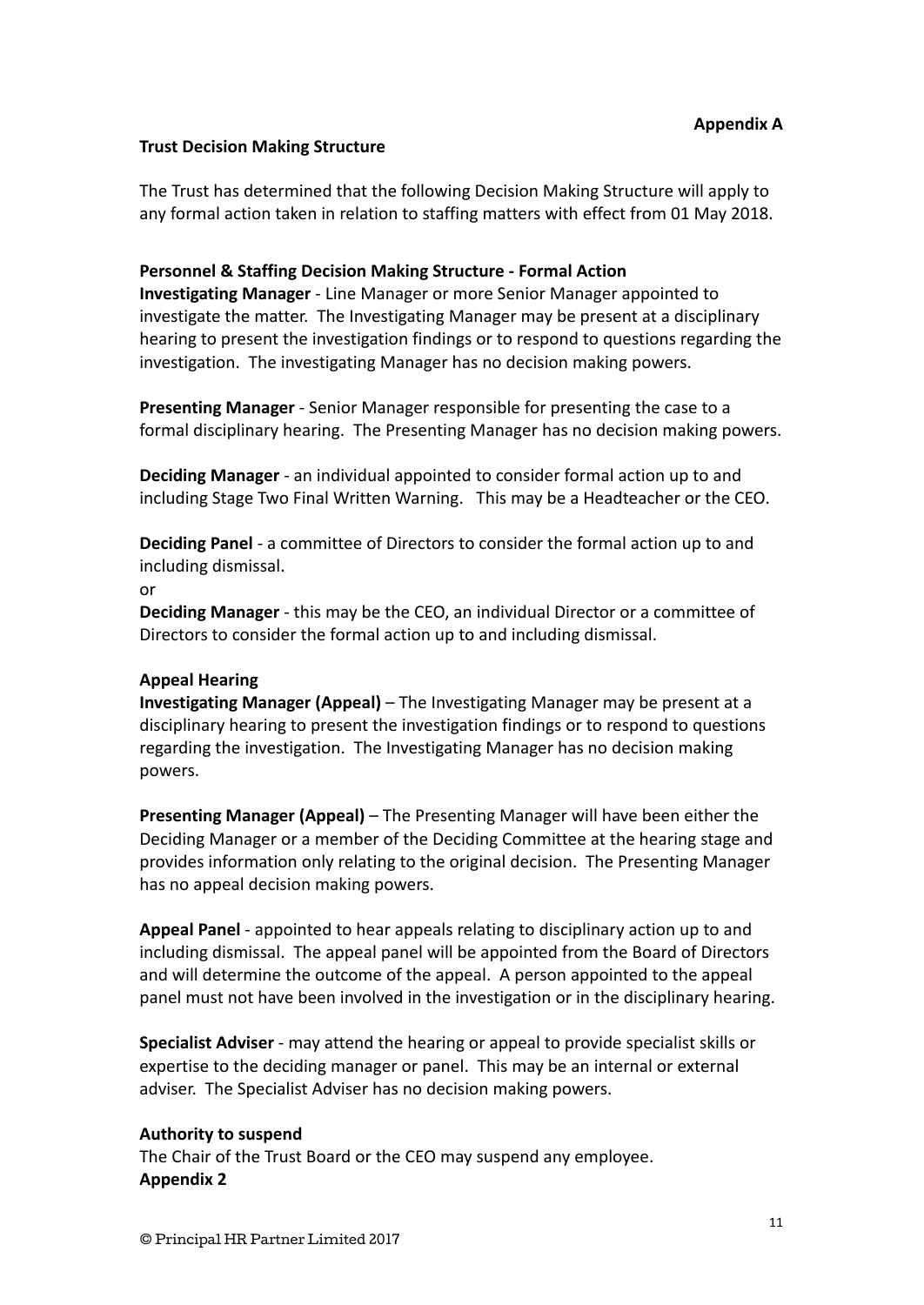## **Examples of Expected Standards of Behaviour**

The following are examples of the behaviour expected by the Trust of all its colleagues, although the list is not exhaustive:

- You should attend work punctually and regularly, in line with operational requirements;
- You should carry out reasonable requests/instructions from your managers promptly and efficiently, and to the required standard;
- Time off must be approved in advance by the appropriate level of authority, usually your manager and be in line with your contract of employment;
- You must follow the procedures outlined in the Managing Attendance at Work policy when notifying the employer of your sickness absence;
- You must comply with all of the employer's policies and procedures, including but not limited to the Safeguarding Policy, Data Protection Policy, the relevant Code of Conduct, the E-Safety/ICT Acceptable Use Policy or the Health and Safety Policy;
- You must fully engage with and provide all known information to data breach investigations
- You must adhere to professional body and statutory guidelines, as appropriate, and act professionally at all times;
- In your own interests, and in the interests of the Trust as a whole, you should bring serious breaches of the employer's policies or procedures to the attention of management.